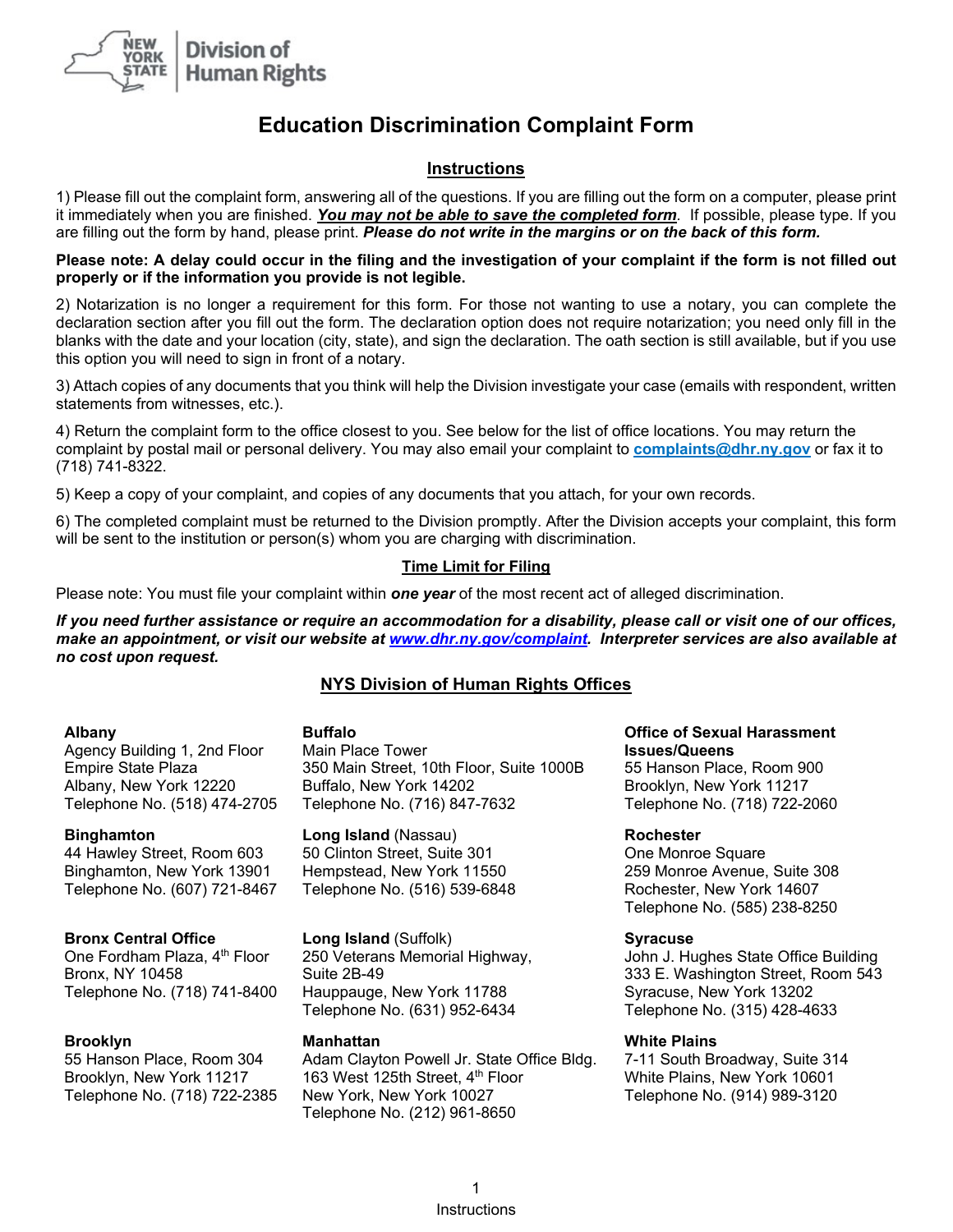The Division of Human Rights investigates complaints of discrimination against students of, or applicants to, educational institutions. (Those wishing to file a complaint as an employee of an educational institution should file an employment complaint.) Covered education institutions are:

- Private schools, pre-kindergarten through college or university levels, which are not-for-profit and not run by a religious organization
- All public schools, pre-kindergarten through college or university levels

The Division of Human Rights investigates complaints of discrimination by education institutions based on:

**Age**

**Disability** (a physical or mental condition; including denial of reasonable accommodation for disability)

**Gender Identity or Expression** (actual or perceived gender-related identity, appearance, behavior, expression, or other gender-related characteristic regardless of the sex assigned to that person at birth, including, but not limited to, the status of being transgender; complaints involving the need for accommodation of gender dysphoria or other related medical condition can also be filed under disability)

**Marital Status** (single, married, separated, divorced, widowed)

**Military Status** (including military reserves, or being a veteran)

**National Origin** (the country where you or your ancestors were born)

**Race/Color** (because you are Asian, Black, White, mixed race, etc.; includes ethnicity; includes traits historically associated with race such as hair texture or hairstyle)

**Religion** (religious membership, belief, practice, or observance; or discrimination because you do not have a religious belief)

**Retaliation** (if you filed a discrimination case before, were a witness or helped someone else with a discrimination case, or opposed or reported unlawful discrimination)

**Sex** (because of your gender, includes sexual stereotyping, sexual harassment, or pregnancy, except that any institution which establishes or maintains a policy of educating persons of one sex exclusively may admit students of only one sex)

**Sexual Orientation** (heterosexual, homosexual, bisexual, asexual, whether actual or perceived)

**Use of Guide Dog, Hearing Dog, or Service Dog** (use of a professionally trained dog for a disability)

**Relationship or Association** (with a member or members of a protected category listed above)

The Division investigates complaints only if the discrimination is based on one or more of the above reasons. The Division cannot investigate unfair treatment that does not involve one of these reasons. If you do not see anything in this list that applies to your situation, please contact the Division of Human Rights to speak to a staff member.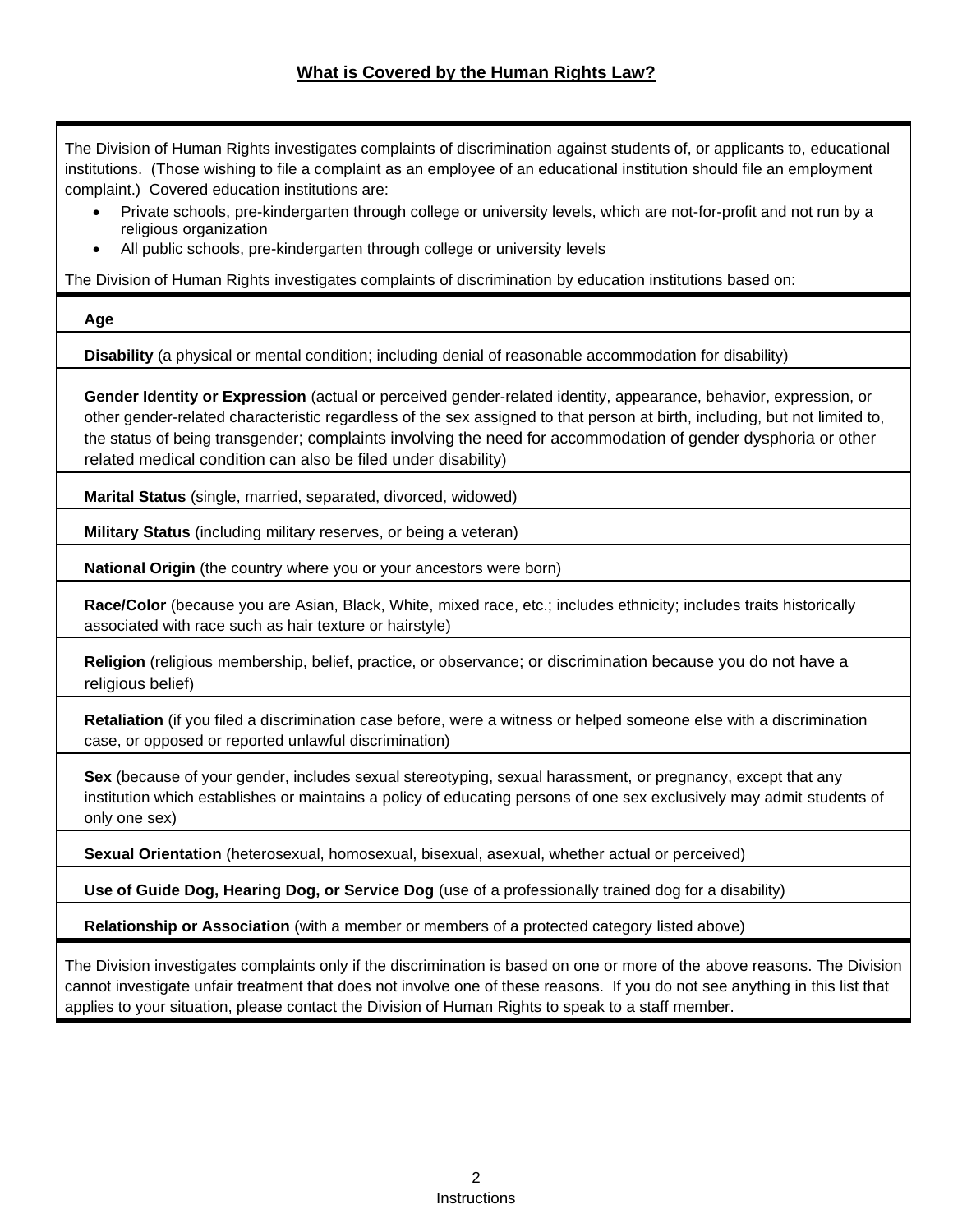## **New York State Division of Human Rights Education Discrimination Complaint Form**

## **Although all ages are protected, you must be 18 years or older to file a complaint. A parent, guardian or other person having legal authority to act in the child's interests must file on behalf of a student under the age of 18.**

| 1. Your contact information:                                                                                                   |                     |              |                 |        |                      |
|--------------------------------------------------------------------------------------------------------------------------------|---------------------|--------------|-----------------|--------|----------------------|
| <b>First Name</b>                                                                                                              | Middle Initial/Name |              | I am:           |        |                      |
|                                                                                                                                |                     |              |                 | $\Box$ | Student or applicant |
| Last Name                                                                                                                      |                     |              |                 | $\Box$ | Parent or legal      |
|                                                                                                                                |                     |              |                 |        | guardian             |
| <b>Street Address/PO Box</b>                                                                                                   |                     |              | Apt or Floor #: |        |                      |
| City                                                                                                                           |                     |              | <b>State</b>    |        | Zip Code             |
| 2. Student or applicant information (if the student is under 18 years of age and a parent or guardian is filing):              |                     |              |                 |        |                      |
| <b>Student's Name:</b>                                                                                                         |                     |              | Relationship:   |        | Date of birth:       |
|                                                                                                                                |                     |              |                 |        |                      |
|                                                                                                                                |                     |              |                 |        |                      |
| 3. You are filing a complaint against:                                                                                         |                     |              |                 |        |                      |
| Name of Educational Institution                                                                                                |                     |              |                 |        |                      |
| <b>Street Address/PO Box</b>                                                                                                   |                     |              |                 |        |                      |
|                                                                                                                                |                     |              |                 |        |                      |
| City                                                                                                                           |                     | <b>State</b> |                 |        | Zip Code             |
|                                                                                                                                |                     |              |                 |        |                      |
| Telephone Number:                                                                                                              |                     |              |                 |        |                      |
| Ext.                                                                                                                           |                     |              |                 |        |                      |
| In what county or borough did the violation take place?                                                                        |                     |              |                 |        |                      |
|                                                                                                                                |                     |              |                 |        |                      |
| Individual people who discriminated against you:                                                                               |                     |              |                 |        |                      |
|                                                                                                                                |                     |              |                 |        |                      |
| Name:                                                                                                                          |                     |              |                 |        |                      |
| Name:                                                                                                                          |                     |              |                 |        |                      |
|                                                                                                                                |                     |              |                 |        |                      |
| Name:<br><u> 2000 - Jan James James James James James James James James James James James James James James James James Ja</u> |                     |              |                 |        |                      |
| Name:                                                                                                                          |                     |              |                 |        |                      |
| Name:                                                                                                                          |                     |              |                 |        |                      |
| If you need more space, please list them on a separate piece of paper.                                                         |                     |              |                 |        |                      |
| 4. Date of alleged discrimination (must be within one year of filing):                                                         |                     |              |                 |        |                      |
|                                                                                                                                |                     |              |                 |        |                      |
| The most recent act of discrimination happened on:                                                                             |                     |              |                 |        |                      |
|                                                                                                                                | month               |              | day             | year   |                      |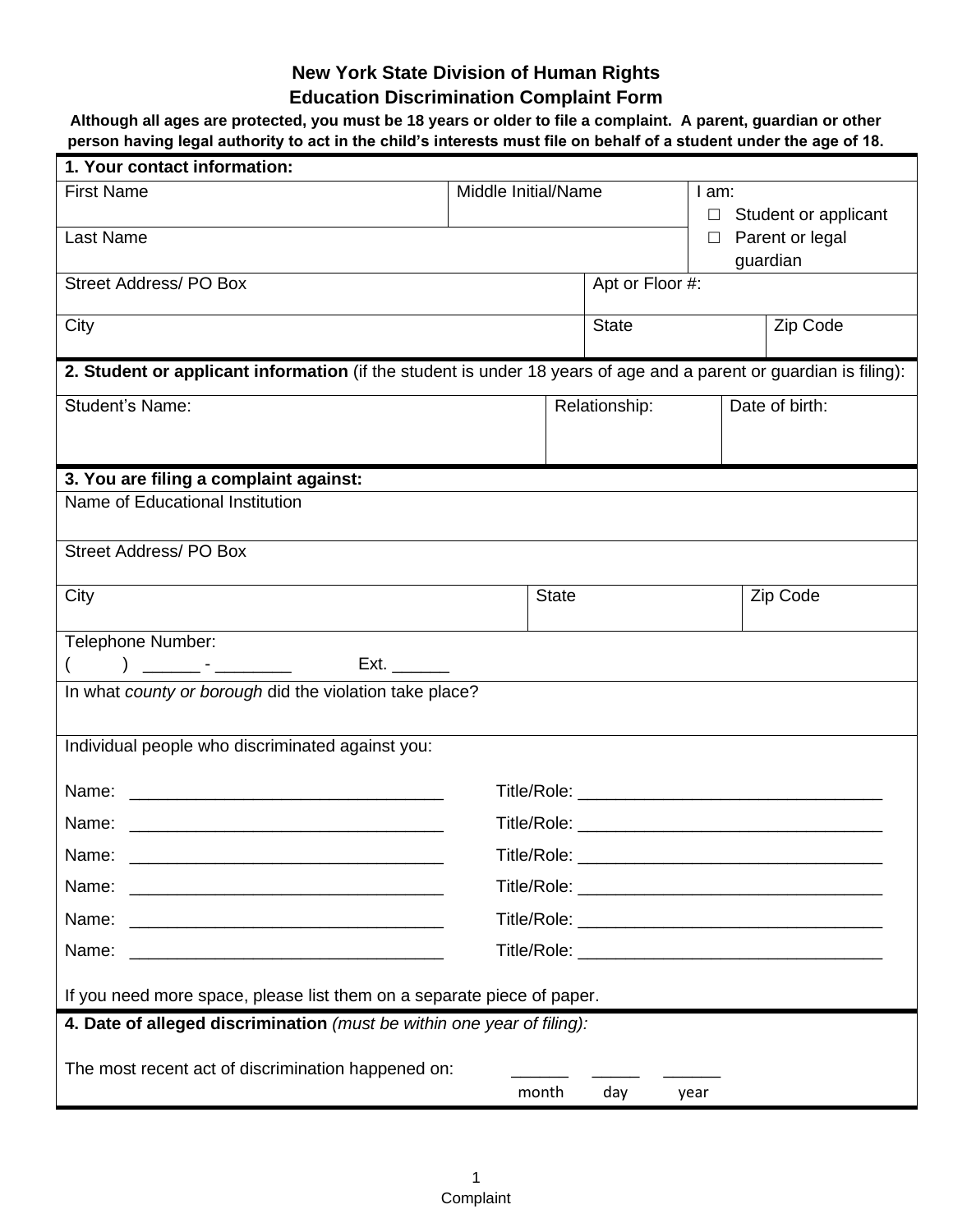| 5. Basis of alleged discrimination:                                                                                  |                                                   |
|----------------------------------------------------------------------------------------------------------------------|---------------------------------------------------|
| Check ONLY the boxes that you believe were the reasons for discrimination and fill in specifics only for those       |                                                   |
| reasons. Please look at page 2 of "Instructions" for an explanation of each type of discrimination.                  |                                                   |
| Age<br>$\Box$                                                                                                        | $\Box$ Disability:                                |
|                                                                                                                      | Please specify: _________                         |
| $\Box$ Gender Identity or Expression, including the                                                                  | <b>Marital Status:</b><br>$\Box$                  |
| <b>Status of Being Transgender</b>                                                                                   | $\Box$ Single<br>□ Married<br>Separated<br>$\Box$ |
|                                                                                                                      | □ Divorced □ Widowed                              |
| <b>Military Status</b><br>$\Box$                                                                                     | □ National Origin:                                |
| Active Duty □ Reserves<br>$\Box$ Veteran<br>$\Box$                                                                   |                                                   |
| Race/Color or Ethnicity:<br>$\Box$                                                                                   | <b>Religion:</b><br>$\Box$                        |
| Please specify: _________                                                                                            |                                                   |
| Trait historically associated with race such as hair                                                                 | □ Sexual Orientation:                             |
| texture or hairstyle                                                                                                 |                                                   |
| $\Box$ Sex                                                                                                           | □ Use of Guide Dog, Hearing Dog,                  |
|                                                                                                                      | or Service Dog                                    |
| If you believe you (or your child) were treated differently after you (or your child) filed or helped someone file a |                                                   |
| discrimination complaint, acted as a witness to a discrimination complaint, or reported unlawful discrimination,     |                                                   |
| check below:                                                                                                         |                                                   |
|                                                                                                                      |                                                   |
| □ Retaliation: How you opposed discrimination: _________                                                             |                                                   |
| If you believe you (or your child) were discriminated against because of your (or your child's) relationship or      |                                                   |
| association with a member or members of a protected category listed above, indicate the relevant category            |                                                   |
| above, and check below.                                                                                              |                                                   |
| <b>Relationship or Association</b>                                                                                   |                                                   |
|                                                                                                                      |                                                   |
| 6. Acts of alleged discrimination: What did the educational institution you are complaining against do?              |                                                   |
| Check all that apply                                                                                                 |                                                   |
| $\Box$ Denied admission to an educational institution                                                                | $\Box$ Denied access to educational facilities    |
|                                                                                                                      |                                                   |
|                                                                                                                      |                                                   |
| Bullying or harassment on any basis indicated                                                                        | Sexual harassment                                 |
| above                                                                                                                |                                                   |
| $\Box$ Denied equal terms, conditions or privileges as                                                               | Discriminated against because of use<br>$\Box$    |
| an applicant or student                                                                                              | of a professionally trained guide, hearing        |
|                                                                                                                      | or service dog                                    |
|                                                                                                                      |                                                   |
| Other:                                                                                                               |                                                   |
|                                                                                                                      |                                                   |
|                                                                                                                      |                                                   |
|                                                                                                                      |                                                   |
|                                                                                                                      |                                                   |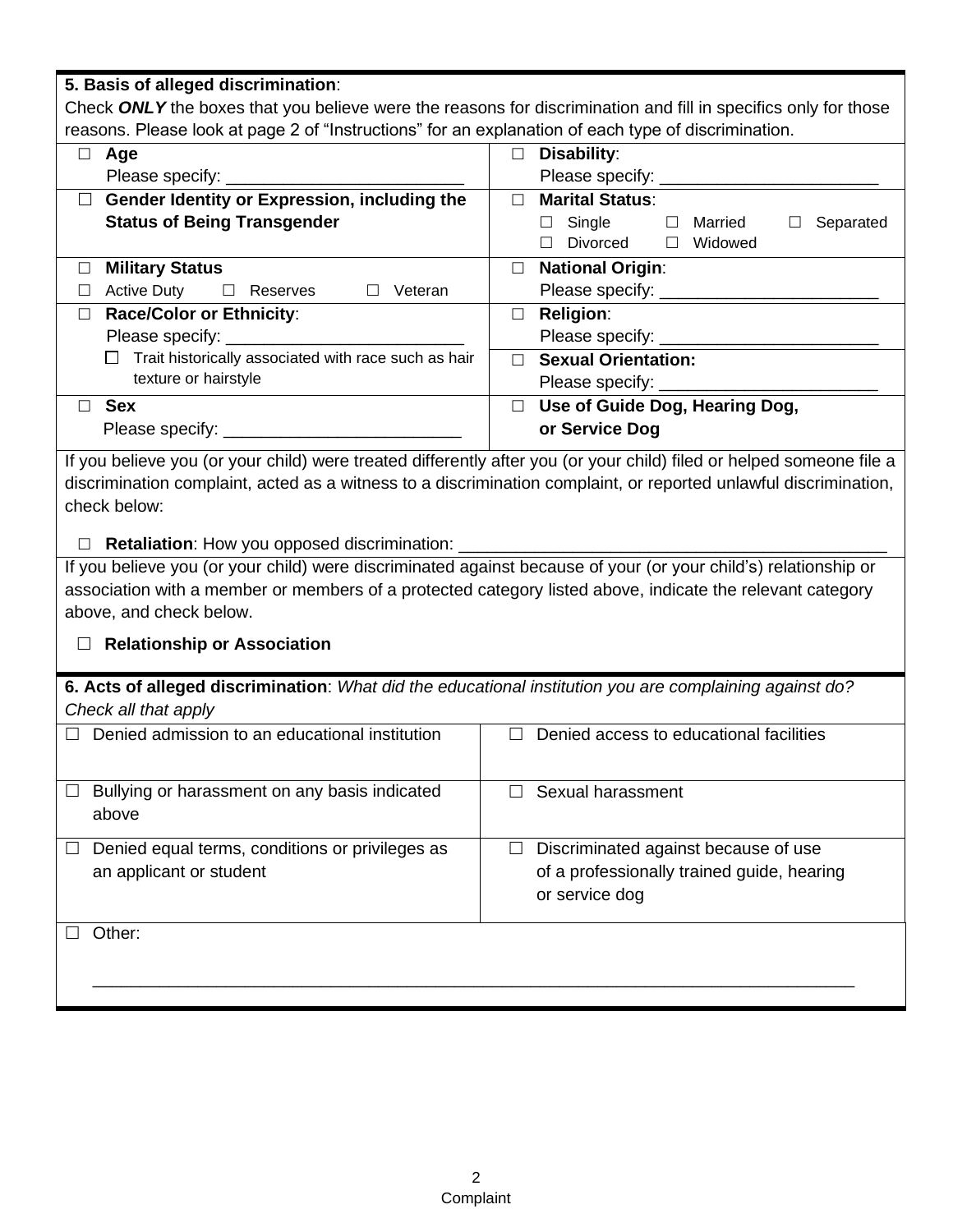| 7. Description of alleged discrimination |  |  |  |  |  |
|------------------------------------------|--|--|--|--|--|
|------------------------------------------|--|--|--|--|--|

Please tell us more about each act of discrimination that you (or your child) experienced. Please include<br>dates, names of people involved, and explain why you think it was discriminatory. PLEASE TYPE OR<br>PRINT CLEARLY. You

| If you need more space to write, please continue writing on a separate sheet of paper and attach it to the complaint form. DO NOT WRITE IN THE MARGINS OR ON THE BACK OF THIS FORM. |  |  |
|-------------------------------------------------------------------------------------------------------------------------------------------------------------------------------------|--|--|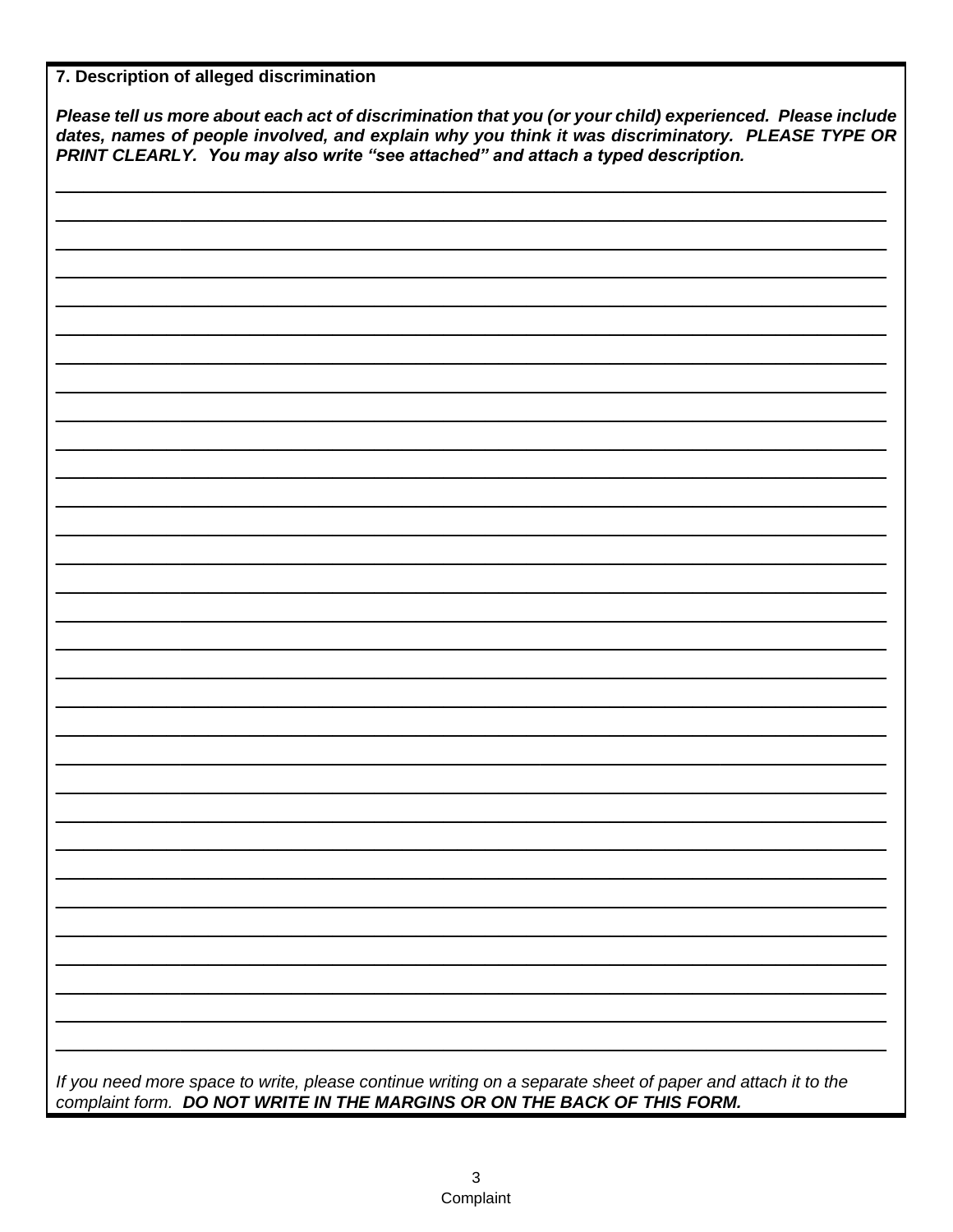## **Signature (Declaration or Oath)**

Based on the information contained in this form, I charge the herein named respondent(s) with an unlawful discriminatory practice, in violation of the New York State Human Rights Law.

I have not filed any other civil action, nor do I have an action pending before any administrative agency, under any state or local law, based upon this same unlawful discriminatory practice. (If you have another action pending and still wish to file, please contact our office to discuss.) **PLEASE INITIAL \_\_\_\_\_\_\_\_\_\_**

Human Rights Law § 297.1 requires that a complaint filed with the Division of Human Rights must be "under oath or by declaration." **You must complete either the "declaration" or "oath" sections below.** The declaration requires only your signature and does not need to be notarized. The oath requires that you sign it before a notary.

### **DECLARATION**

I affirm this \_\_\_\_ day of \_\_\_\_\_\_\_\_\_\_\_\_ (month), \_\_\_\_\_\_\_ (year) at \_\_\_\_\_\_\_\_\_\_\_\_\_\_\_\_\_\_(city), \_\_\_\_\_ (state), under penalties of perjury, that I am the complainant herein; that I have read (or had read to me) the foregoing complaint and know the content thereof; that the same is true of my own knowledge except as to the matters therein stated on information and belief; and that as to those matters, I believe the same to be true.

> \_\_\_\_\_\_\_\_\_\_\_\_\_\_\_\_\_\_\_\_\_\_\_\_\_\_\_\_\_\_\_\_\_\_ [Complainant name]

STATE OF NEW YORK COUNTY OF

) SS:

, being duly sworn, deposes and says: that I am the complainant herein; that I have read (or had read to me) the foregoing complaint and knows the content thereof; that the same is true of my own knowledge except as to the matters therein stated on information and belief; and that as to those matters, I believes the same to be true.

**OATH**

\_\_\_\_\_\_\_\_\_\_\_\_\_\_\_\_\_\_\_\_\_\_\_\_\_\_\_\_\_\_\_\_\_\_ Complainant signature

Subscribed and sworn to before me this day of , 20

 $\frac{1}{2}$  ,  $\frac{1}{2}$  ,  $\frac{1}{2}$  ,  $\frac{1}{2}$  ,  $\frac{1}{2}$  ,  $\frac{1}{2}$  ,  $\frac{1}{2}$  ,  $\frac{1}{2}$  ,  $\frac{1}{2}$  ,  $\frac{1}{2}$  ,  $\frac{1}{2}$  ,  $\frac{1}{2}$  ,  $\frac{1}{2}$  ,  $\frac{1}{2}$  ,  $\frac{1}{2}$  ,  $\frac{1}{2}$  ,  $\frac{1}{2}$  ,  $\frac{1}{2}$  ,  $\frac{1$ Signature of Notary Public

*Please note: Once this form is completed and returned to the New York State Division of Human Rights, it becomes a legal document and an official complaint with the Division.*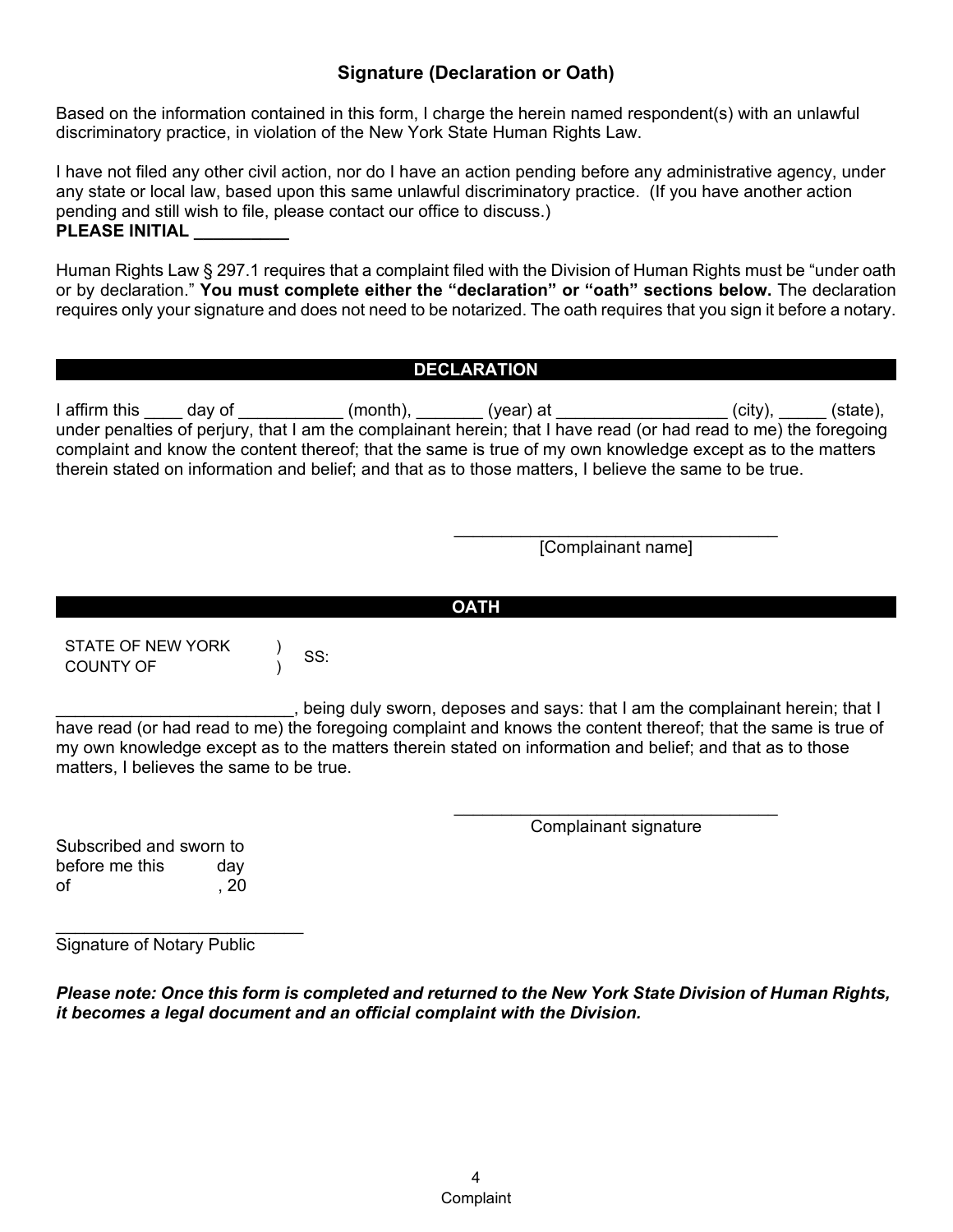| 1. Contact information                                                     |                                                                                                                                                                                                                                                                                                                                        |
|----------------------------------------------------------------------------|----------------------------------------------------------------------------------------------------------------------------------------------------------------------------------------------------------------------------------------------------------------------------------------------------------------------------------------|
| My primary telephone number:                                               |                                                                                                                                                                                                                                                                                                                                        |
| My secondary telephone number:                                             |                                                                                                                                                                                                                                                                                                                                        |
| My date of birth:                                                          |                                                                                                                                                                                                                                                                                                                                        |
| (Required) My email address:                                               |                                                                                                                                                                                                                                                                                                                                        |
| Division will not use your email address for any non-case related matters. | The Division uses email, whenever possible, to communicate with the parties to complaints. This avoids<br>delays and lost mail, and increases the efficiency of Division case processing. Therefore, you are required to<br>provide an email address, if you have one, and to keep us advised of any change of your email address. The |
|                                                                            | Contact person (Someone who does not live with you but will know how to contact you if we cannot reach you)                                                                                                                                                                                                                            |
| <b>Contact person's name:</b>                                              |                                                                                                                                                                                                                                                                                                                                        |
| Contact person's telephone number:                                         |                                                                                                                                                                                                                                                                                                                                        |
| <b>Contact person's address</b>                                            |                                                                                                                                                                                                                                                                                                                                        |
| <b>Contact person's email address:</b>                                     |                                                                                                                                                                                                                                                                                                                                        |
| Contact person's relationship to me:                                       |                                                                                                                                                                                                                                                                                                                                        |
| $\Box$<br>to the school, etc.?)                                            | Privacy. Keep my contact information confidential as I am a victim of domestic violence<br>3. Settlement / Conciliation: To settle this complaint, I would accept: (Explain what you want to happen as a<br>result of this complaint. Do you want a letter of apology, an end to the harassment, admission or readmission              |
|                                                                            |                                                                                                                                                                                                                                                                                                                                        |
| What did this person witness?                                              | 4. Witnesses (information about witnesses may be shared with the parties as necessary for the<br>investigation) The following people saw or heard the discrimination and can act as witnesses:<br>Relationship to me:                                                                                                                  |